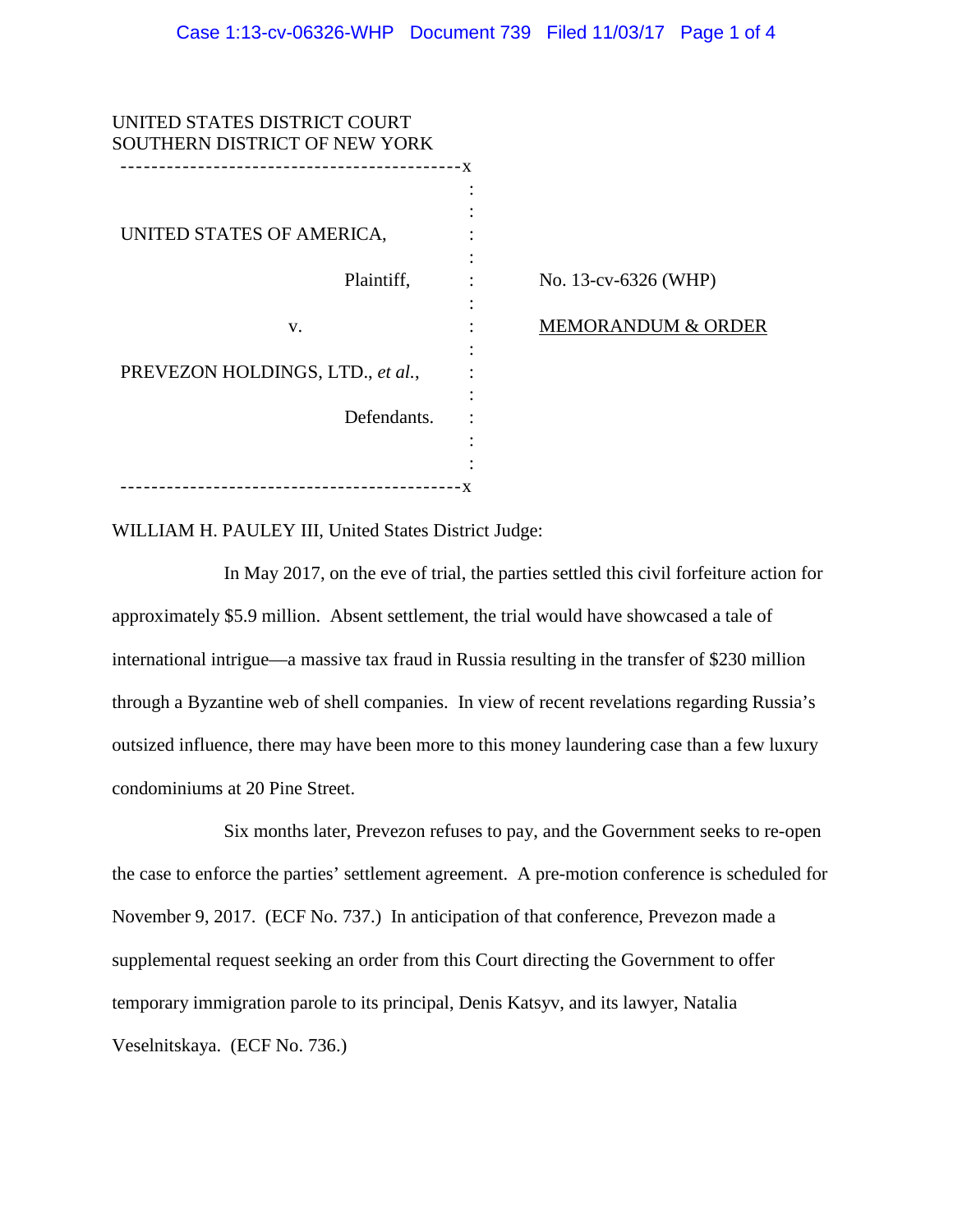## Case 1:13-cv-06326-WHP Document 739 Filed 11/03/17 Page 2 of 4

The authority to grant temporary immigration parole arises under Immigration and Nationality Act, 8 U.S.C. § 1182. Section 212(d) provides that the Attorney General may "in his discretion parole into the United States temporarily under such conditions as he may prescribe only on a case-by-case basis for urgent humanitarian reasons or significant public benefit any alien applying for admission to the United States." 8 U.S.C. § 1182(d)(5)(A). Charged with the responsibility for the administration and enforcement of the nation's laws pertaining to immigration and naturalization, the Attorney General enjoys broad discretion in deciding whether to grant the temporary parole request at issue here. "Indeed, section 1182(d)(5) permits the Attorney General to deny parole to all or to certain groups of unadmitted aliens on the ground that he finds no emergent or public interest reasons justifying their release on parole." Bertrand v. Sava, 684 F.2d 204, 212 (2d Cir. 1982).

While such discretion "may not be exercised to discriminate invidiously against a particular race or group or to depart without rational explanation from established polices," there is no reason here to question the Government's "presumptively legitimate and bona fide" decision not to grant parole. Sava, 684 F.2d at 212–13. As an initial matter, Prevezon offers very little, if anything, to justify its request. It asserts that "the importance of this matter and the unusual circumstances of this case" warrant parole to permit its representatives to attend next week's pre-motion conference or any subsequent proceedings. (ECF No. 736, at 2.) Every case, however, is consequential in the eyes of a party that has a vested interest in the outcome. And while the external circumstances surrounding this case may make it unusual, the subject matter of the Government's anticipated motion is no more unique than any other case in which a party seeks to excuse its performance under a settlement agreement.

2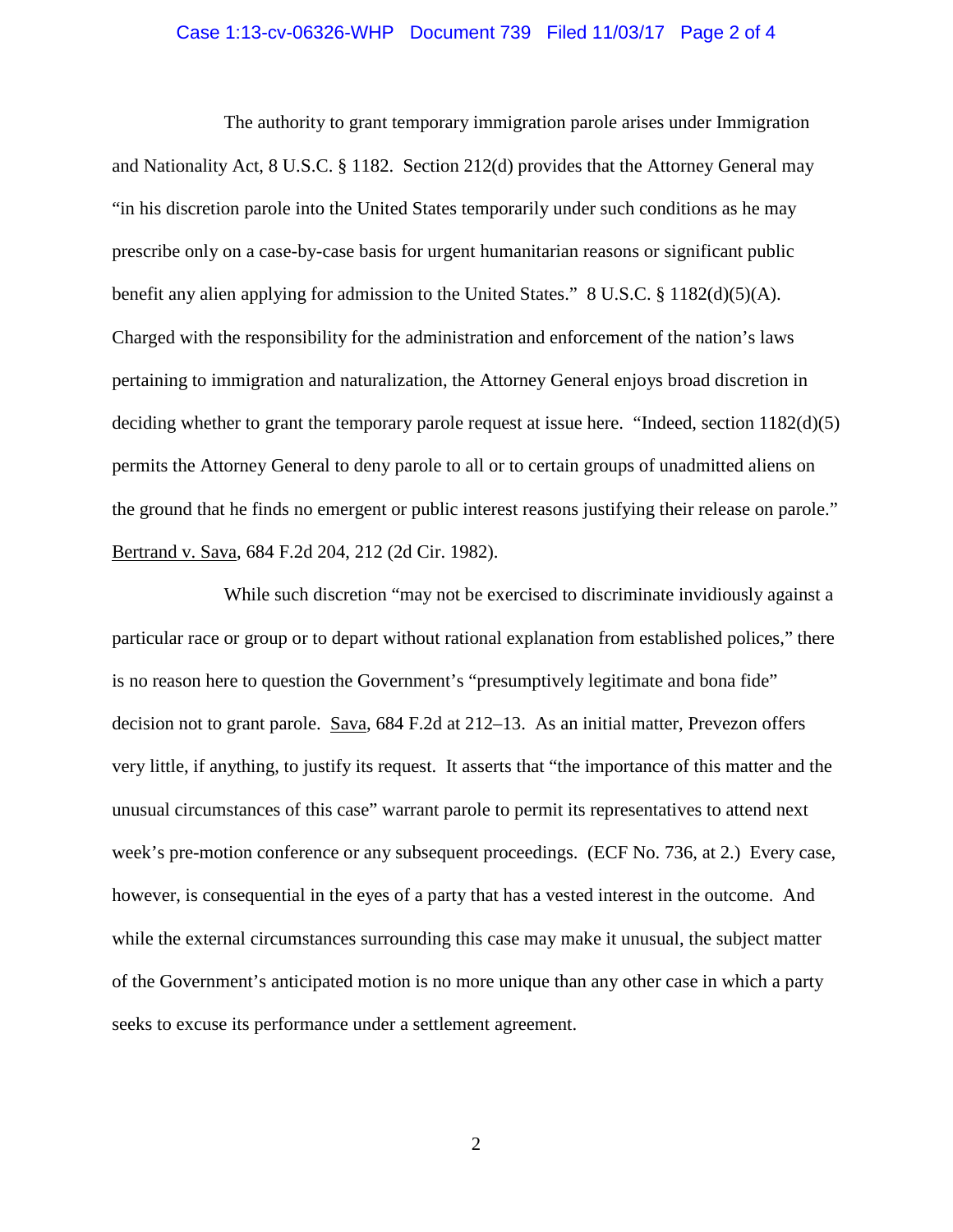## Case 1:13-cv-06326-WHP Document 739 Filed 11/03/17 Page 3 of 4

Further, that the Government has previously exercised its discretion to grant or deny parole at different stages in this action only bolsters the "presumptive legitimacy of [its] discretionary decisions." Sava, 684 F.2d at 218. As the Government notes in its letter dated November 2, 2017, it granted parole "for periods when necessary to facilitate the provision of live testimony by witnesses," including Katsyv, who was deposed in 2015 and early 2016. Veselnitskaya also was paroled to assist foreign witnesses in preparing their testimony. (ECF No. 738, at 2.) These decisions are wholly supported by the statute authorizing temporary parole. See 8 C.F.R. § 212.5(b).

By contrast, in March 2016, the Government denied the parole request for Katsyv and Veselnitskaya to prepare with U.S. counsel Prevezon's appeal of the district court's decision to disqualify its then-counsel. The Government also refused to parole Katsyv and Veselnitskaya to permit them to attend the oral argument on Prevezon's appeal at the Second Circuit. (ECF No. 738, Ex. A.) The Government in its discretion determined that in-person meetings with counsel or attendance at oral argument do not justify the exercise of its immigration parole authority. Nor do they serve any statutory purpose for which temporary parole may be granted.

The same result is warranted here. Next week's conference is merely an opportunity for each party to summarize its position and for this Court to enter a briefing schedule for the Government's anticipated motion to enforce the settlement agreement. And to the extent that this Court permits oral argument on the motion at some point in the future, it is difficult to imagine how a denial of temporary parole for that argument differs from the Government's refusal to parole Katsyv and Veselnitskaya for argument in the Second Circuit regarding the disqualification of their previous counsel. Absent "strong proof" that the Government's decision was made "irrationally or in bad faith," this Court sees no basis to

3